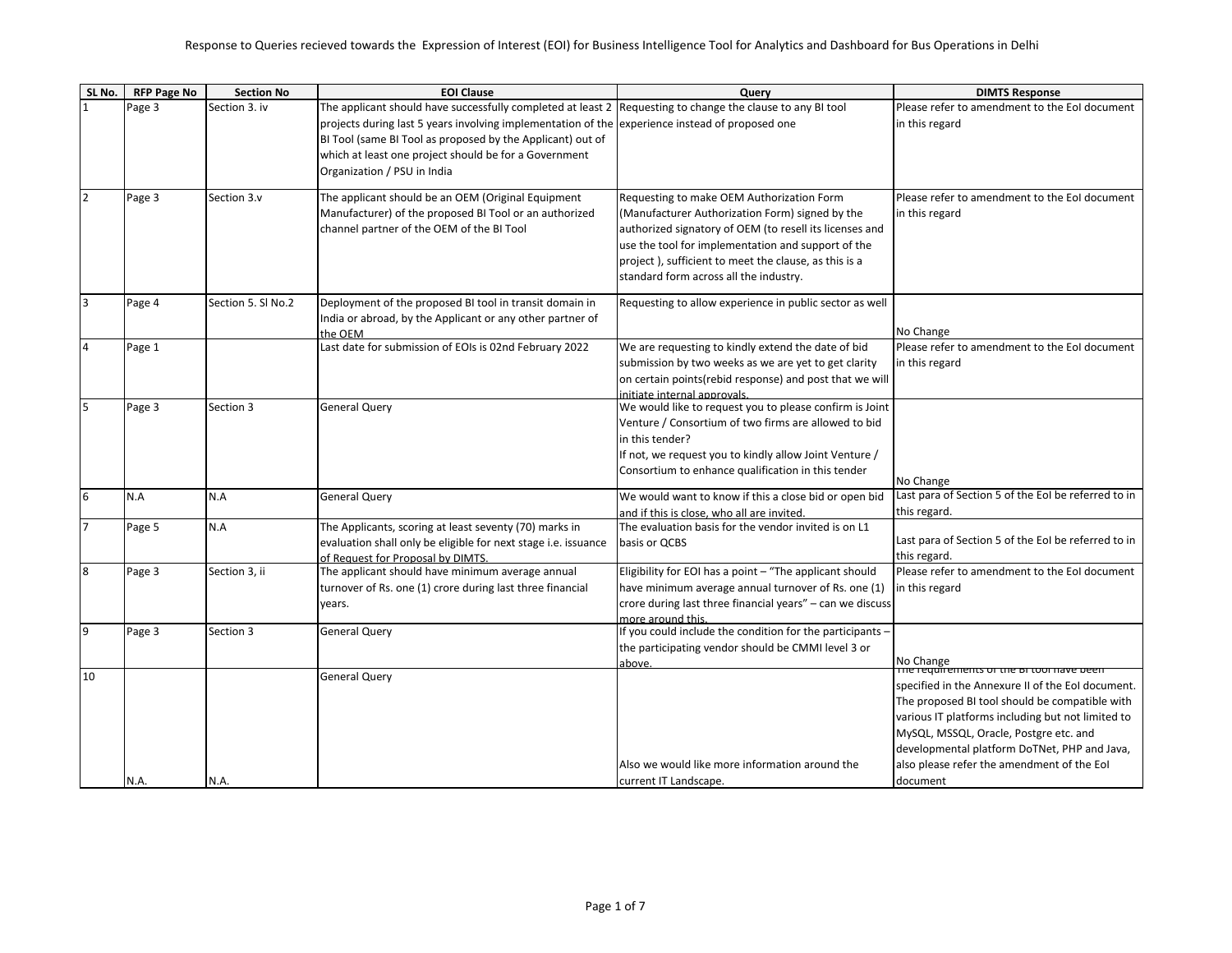| SL No. | <b>RFP Page No</b> | <b>Section No</b> | <b>EOI Clause</b>                                                                                                                                                                                                                                                                  | Query                                                                                                                                                                                                                                                                                                                                                                                                                                                                                                                                                                                                                                                                                                                                                                                 | <b>DIMTS Response</b>                                             |
|--------|--------------------|-------------------|------------------------------------------------------------------------------------------------------------------------------------------------------------------------------------------------------------------------------------------------------------------------------------|---------------------------------------------------------------------------------------------------------------------------------------------------------------------------------------------------------------------------------------------------------------------------------------------------------------------------------------------------------------------------------------------------------------------------------------------------------------------------------------------------------------------------------------------------------------------------------------------------------------------------------------------------------------------------------------------------------------------------------------------------------------------------------------|-------------------------------------------------------------------|
| 11     | Page 1             |                   | Last date for submission of EOIs is 02nd February 2022                                                                                                                                                                                                                             | We would request you to please extend the date for                                                                                                                                                                                                                                                                                                                                                                                                                                                                                                                                                                                                                                                                                                                                    | Please refer to amendment to the EoI document                     |
|        |                    |                   |                                                                                                                                                                                                                                                                                    | Bid submission from 2nd Feb 2022 to 11th of Feb<br>2022.                                                                                                                                                                                                                                                                                                                                                                                                                                                                                                                                                                                                                                                                                                                              | in this regard                                                    |
|        |                    |                   |                                                                                                                                                                                                                                                                                    | We need this extension so as to provide the best<br>possible technical and commercial solution for your<br>requirement.                                                                                                                                                                                                                                                                                                                                                                                                                                                                                                                                                                                                                                                               |                                                                   |
| 12     | Page 3             | Section 3, ii     | The applicant should have minimum average annual<br>turnover of Rs. one (1) crore during last three financial<br>years.                                                                                                                                                            | The clauses that wants the bidder to have 3 years in<br>existence and have a avg turnover are becoming<br>difficult to comply. We have been in operations for 2<br>years and will complete 3 years by this March. And our<br>Avg turnover for the last 2 years would be in the range<br>of 70L.                                                                                                                                                                                                                                                                                                                                                                                                                                                                                       | No change                                                         |
| 13     | N/A                | N/A               | Not mentioned in RFP                                                                                                                                                                                                                                                               | Please specify if Estimated Commercials needs to be<br>submitted or there is requirement to submit only<br>technical expression of Interest without Commercial<br>Estimate                                                                                                                                                                                                                                                                                                                                                                                                                                                                                                                                                                                                            | No, estimated commercials have been sought in<br>the EoI document |
| 14     | Page 3             | Section 3.ii.     | The applicant should have minimum average annual<br>turnover of Rs. one (1) crore during last three financial<br>years.                                                                                                                                                            | There is very less room for error in a project of this<br>nature, that can set precedence for future innovation<br>and technology advancement in citizen and<br>multimodal transit services of a country. The applicant<br>should be capable of executing projects of similar<br>financial value for better financial strength of<br>applicant. This will ensure that the applicant is<br>financially viable to execute the project for the entire<br>contract period of 3 years with adequate, stable and<br>effective quality workforce deployment. Any delay due<br>to lack of capital, financial upheaval or insolvency can<br>cause reputational loss & irrevocable damage to the<br>initiative in the future, hence, ideally it is<br>recommended to be addressed at the start. | Please refer to amendment to the EoI document<br>in this regard   |
| 15     | Page 3             | Section 3.iv.     | The applicant should have successfully completed at least 2<br>projects during last 5 years involving implementation of the<br>BI Tool (same BI Tool as proposed by the Applicant) out of<br>which at least one project should be for a Government<br>Organization / PSU in India. | Department of Transport is endeavouring to be<br>pioneer in India as the first State Government<br>Department to take on initiative of empowering data<br>driven decision making to improve commuter<br>experience with data aggregation real time. Hence it is<br>imperative that the applicant organization must be<br>able to exhibit the required in-house capabilities in<br>terms of resources, assets, capacity planning, and<br>proven execution of similar scale in any industry. To<br>this effect we request that the projects executed by<br>the applicant should be of related scale financially.                                                                                                                                                                        | Please refer to amendment to the EoI document<br>in this regard   |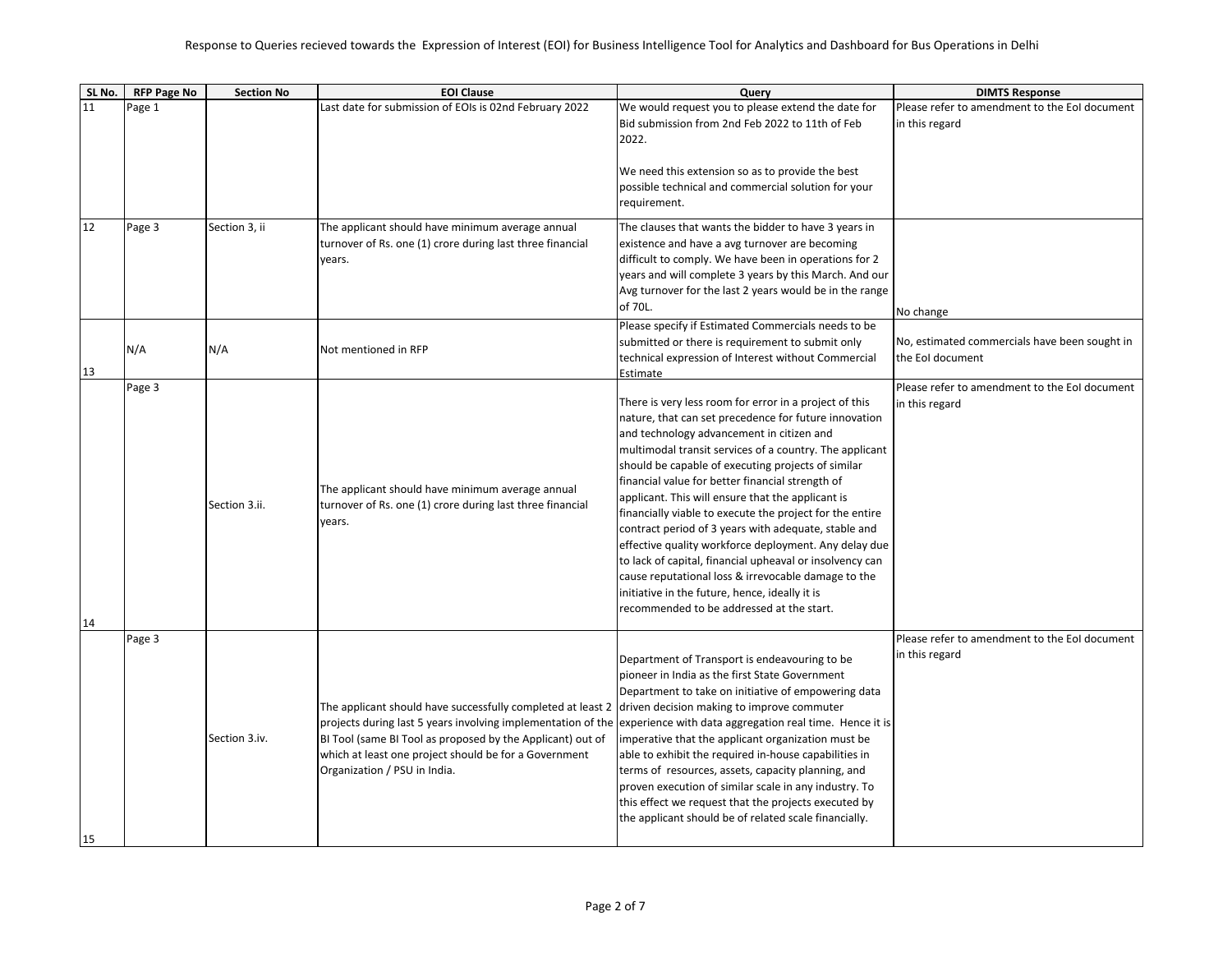## Response to Queries recieved towards the Expression of Interest (EOI) for Business Intelligence Tool for Analytics and Dashboard for Bus Operations in Delhi

| SL No. | <b>RFP Page No</b> | <b>Section No</b> | <b>EOI Clause</b>                                                                                                                                                                                | Query                                                                                                                                                                                                                                                                                                                                                                                                                                                                               | <b>DIMTS Response</b>                                           |
|--------|--------------------|-------------------|--------------------------------------------------------------------------------------------------------------------------------------------------------------------------------------------------|-------------------------------------------------------------------------------------------------------------------------------------------------------------------------------------------------------------------------------------------------------------------------------------------------------------------------------------------------------------------------------------------------------------------------------------------------------------------------------------|-----------------------------------------------------------------|
| 16     | Page 4             | Section 3.v.      | The applicant should be an OEM (Original Equipment<br>Manufacturer) of the proposed BI Tool or an authorized<br>channel partner of the OEM of the BI Tool.                                       | All BI Tool vendors have levels of channel partnership<br>and generally they are for reselling licenses, we<br>request the department to include a minimum level of<br>partnership as the scale of the project is huge and the<br>ability of the partner will determine the success of the<br>project as per the need of the department.                                                                                                                                            | Please refer to amendment to the EoI document<br>in this regard |
| 17     | Page 4             | Section 3.vii.    | The proposed Business Intelligence Tool for analytics and<br>dashboard for public bus operations in Delhi should be part<br>of the Leaders segment by Gartner in any of the last three<br>years. | There is a lot of competition among the BI vendors<br>which only improves the quality of the products. A<br>consistent leader should be preferred given the<br>magnitude of data and the wide application of the<br>need of the BI tool. Product selected will not be<br>possible to be changed during the next three to five<br>years thus DIMTS should opt for a BI Tool which has<br>been a consistent leader in the last three years of the<br>Gartner's quadrant for BI tools. | No Change                                                       |
| 18     | N/A                | Proposed          | Additional Eligibility Criteria for EOI                                                                                                                                                          | Since the project is focussed on the National Capital<br>Region of Delhi, it is recommended that the applicant<br>should have resources based in Delhi NCR and has<br>operations in the same.                                                                                                                                                                                                                                                                                       | No Change                                                       |
| 19     | N/A                | Proposed          | Additional Eligibility Criteria for EOI                                                                                                                                                          | We recommend that the applicant should have<br>experience in analysis services or similar projects in the<br>city of Delhi and Government of Delhi NCT which<br>would help to evaluate applicants who understand the<br>citizen services or similar environment at Delhi better.                                                                                                                                                                                                    | No Change                                                       |
| 20     | N/A                | Proposed          | Additional Eligibility Criteria for EOI                                                                                                                                                          | Given the magnitude of the project it is suggested that<br>the following eligibility criteria be added for better<br>delivery of the project. Adequate, stable and effective<br>quality workforce deployment warrants that the<br>applicant must be adequately staffed.                                                                                                                                                                                                             | No Change                                                       |
| 21     | N/A                | Proposed          | Additional Eligibility Criteria for EOI                                                                                                                                                          | The applicant must ensure that their workforce is<br>adequately skilled and have pre-requisite knowledge of<br>tool with required certifications completed so that only No Change<br>quality, certified and specialised skilled workforce is<br>deployed                                                                                                                                                                                                                            |                                                                 |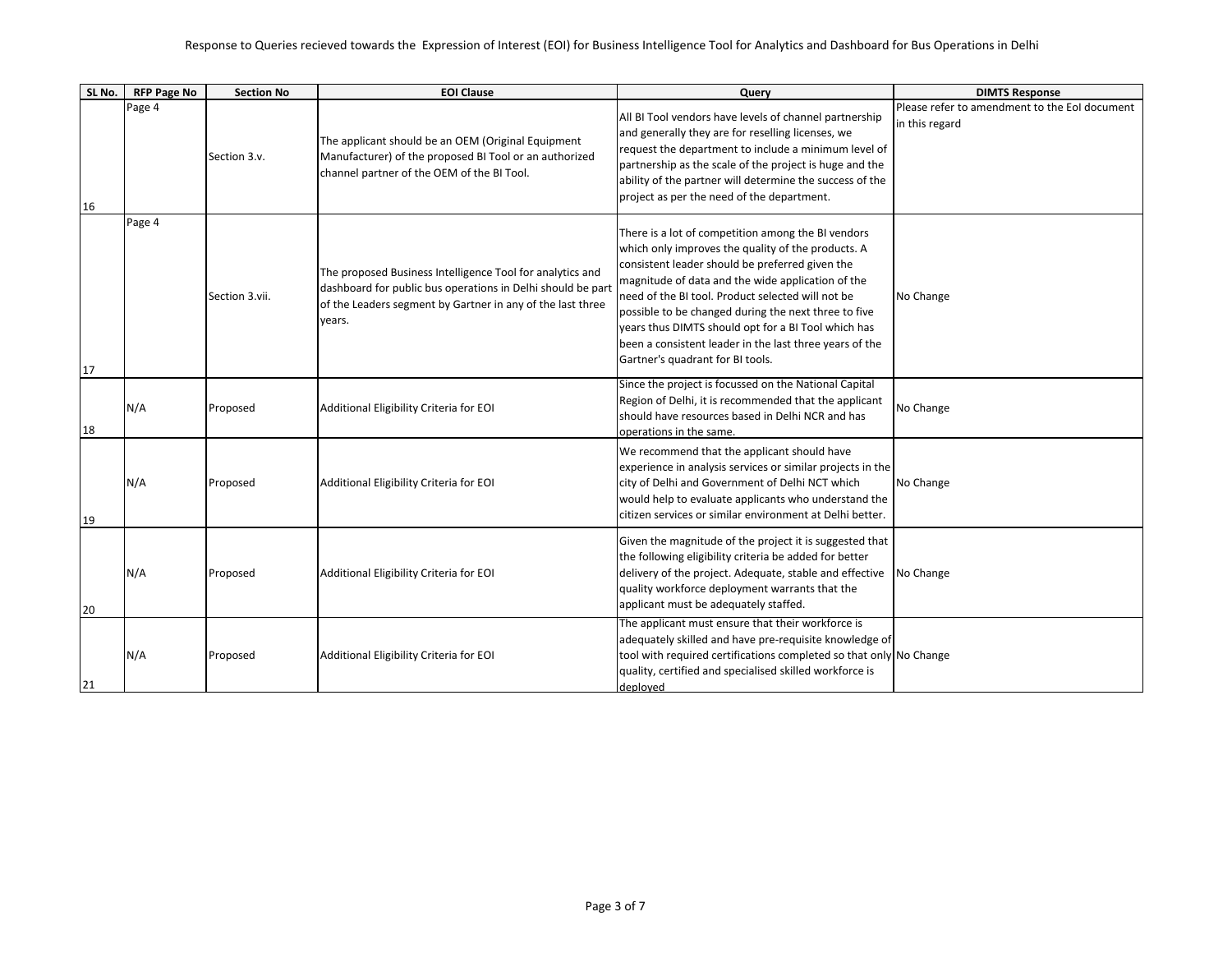## Response to Queries recieved towards the Expression of Interest (EOI) for Business Intelligence Tool for Analytics and Dashboard for Bus Operations in Delhi

| SL No. | <b>RFP Page No</b> | <b>Section No</b> | <b>EOI Clause</b>                       | Query                                                                                                                                                                                                                                                                                                                                                                                                                                                                                                                                                                                                               | <b>DIMTS Response</b> |
|--------|--------------------|-------------------|-----------------------------------------|---------------------------------------------------------------------------------------------------------------------------------------------------------------------------------------------------------------------------------------------------------------------------------------------------------------------------------------------------------------------------------------------------------------------------------------------------------------------------------------------------------------------------------------------------------------------------------------------------------------------|-----------------------|
| 22     | N/A                | Proposed          | Additional Eligibility Criteria for EOI | With the need of consolidation of data from DTC, and<br>other concessionaires & other stakeholders such as<br>Auriopro hence there will be need to create a data<br>warehouse to consolidate all data management before<br>reporting hence creation of data warehouse would<br>need pre-requisite data warehousing exposure. The<br>solution has been asked to be deployment agnostic so<br>the applicant should have experience of working with<br>on-premise as well as be a MEITY empanelled Cloud<br>Provider or an authorized partner for the same and<br>should have executed executed projects for the same. | No Change             |
| 23     | N/A                | Proposed          | Additional Eligibility Criteria for EOI | As per GFR guidelines the applicant should not be<br>subjected to any legal action for any cause in any legal No change<br>jurisdiction in the last five years.                                                                                                                                                                                                                                                                                                                                                                                                                                                     |                       |
| 24     | N/A                | Proposed          | Additional Eligibility Criteria for EOI | We also recommend ISO9001:2015, ISO 20000, and<br>ISO 27001. The applicant development processes and<br>resources will be touching sensitive citizen data and<br>ridership data with a few occasions' citizen identity and No Change<br>PII information. As per Global Standards such<br>processes must be covered by minimum of ISO27001 &<br>ISO 9001.                                                                                                                                                                                                                                                            |                       |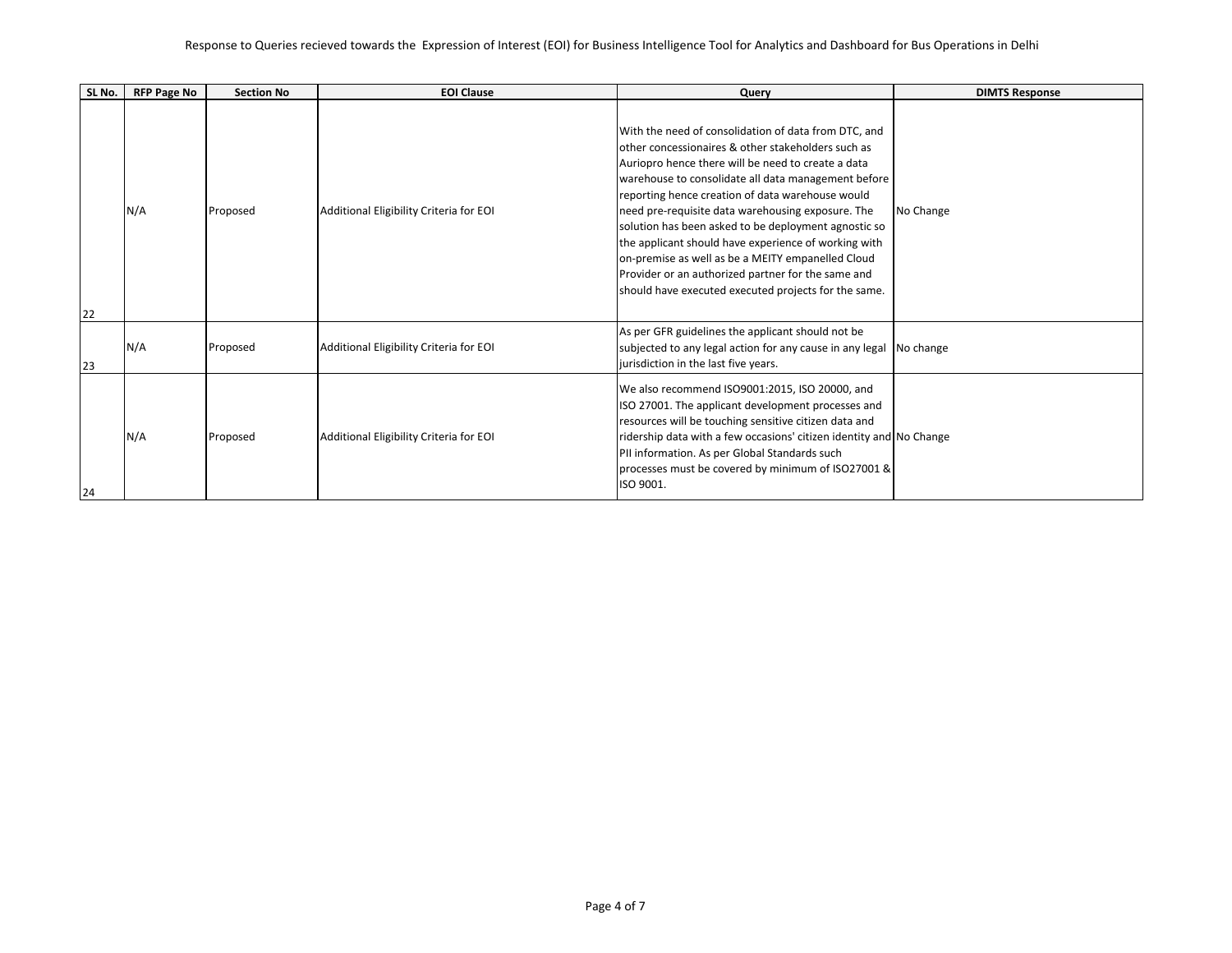| SL No. | <b>RFP Page No</b> | <b>Section No</b>   | <b>EOI Clause</b>                                                                                                                                                                                                                                                                                                                                                                                  | Query                                                                                                                                                                                                                                                                                                                                                                                                                                                                                                                                                                                                                                                                                                                                                                                                                                                                                                                                                                                                                                                                                                                                                                                           | <b>DIMTS Response</b>             |
|--------|--------------------|---------------------|----------------------------------------------------------------------------------------------------------------------------------------------------------------------------------------------------------------------------------------------------------------------------------------------------------------------------------------------------------------------------------------------------|-------------------------------------------------------------------------------------------------------------------------------------------------------------------------------------------------------------------------------------------------------------------------------------------------------------------------------------------------------------------------------------------------------------------------------------------------------------------------------------------------------------------------------------------------------------------------------------------------------------------------------------------------------------------------------------------------------------------------------------------------------------------------------------------------------------------------------------------------------------------------------------------------------------------------------------------------------------------------------------------------------------------------------------------------------------------------------------------------------------------------------------------------------------------------------------------------|-----------------------------------|
| 25     | N/A                | Proposed            | Additional Eligibility Criteria for EOI                                                                                                                                                                                                                                                                                                                                                            | The project that DIMTS is building on behalf of DoT<br>(Department of Transport), Government of NCT has<br>full potential not only to be at par to similar scale and<br>quality as to other nations such as UK (United<br>Kingdom) & Singapore but also potential to exceed<br>and establish a new global benchmark. Hence CMMi<br>Level 3 must be considered as mandatory requirement<br>to this prestigious project. The project requires<br>expertise in highly specialized skills (AI, ML, Analytics,<br>BI, and application Integration & specialized agile<br>development). Organizations that have CMMI<br>certifications (Capability Maturity Model Integration)<br>have undergone the stringent assessment of<br>streamlines processes that encourage productivity,<br>promote efficient behaviour to mitigate the risks of<br>software development and service execution. By<br>Definition CMMI (Capability Maturity Model<br>Integration) is a process and behavioural model that<br>assists organizations to streamline their processes<br>efficiently and encourage productivity, promote<br>efficient behaviour to decrease risk in software,<br>product and service development. | No Change                         |
| 26     | N/A                | Proposed            | Additional Eligibility Criteria for EOI                                                                                                                                                                                                                                                                                                                                                            | Support for the project maybe required at any hour of<br>the day thus it is requested that DIMTS requests that<br>the applicant has a functional 24*7 support with a<br>dedicated toll free number for providing technical<br>support.                                                                                                                                                                                                                                                                                                                                                                                                                                                                                                                                                                                                                                                                                                                                                                                                                                                                                                                                                          | No Change                         |
| 27     | N/A                | Proposed            | Additional Eligibility Criteria for EOI                                                                                                                                                                                                                                                                                                                                                            | Support for the project maybe required at any hour of<br>the day thus it is requested that DIMTS requests that<br>the applicant has a back to back contract with the OEM<br>to solve critical issues in time.                                                                                                                                                                                                                                                                                                                                                                                                                                                                                                                                                                                                                                                                                                                                                                                                                                                                                                                                                                                   | No Change                         |
| 28     | Page 7             | Annexure 1, point 6 | Annexure 1 Project Scope and Key Terms: The appointed<br>agency will carry out training, knowledge transfer and<br>handholding to the team members of various project<br>stakeholders post successful deployment of the system                                                                                                                                                                     | Please specify the number of team members who will<br>need training, knowledge transfer and handholding                                                                                                                                                                                                                                                                                                                                                                                                                                                                                                                                                                                                                                                                                                                                                                                                                                                                                                                                                                                                                                                                                         | This would be shared at RFP stage |
| 29     | Page 7             | Annexure 1, point 7 | Annexure 1 Project Scope and Key Terms: The trained<br>team members should be able to create KPI's, report and<br>dashboard views based on the requirements of the project<br>stakeholders from time to time. The appointed agency may approx. time Duration of training and handholding<br>decide upon the time duration for training of the team<br>members based on the above expected outcome. | Please specify the number of team members who will<br>be creating KPIs, Dashboard & reports views and<br>required.                                                                                                                                                                                                                                                                                                                                                                                                                                                                                                                                                                                                                                                                                                                                                                                                                                                                                                                                                                                                                                                                              | This would be shared at RFP stage |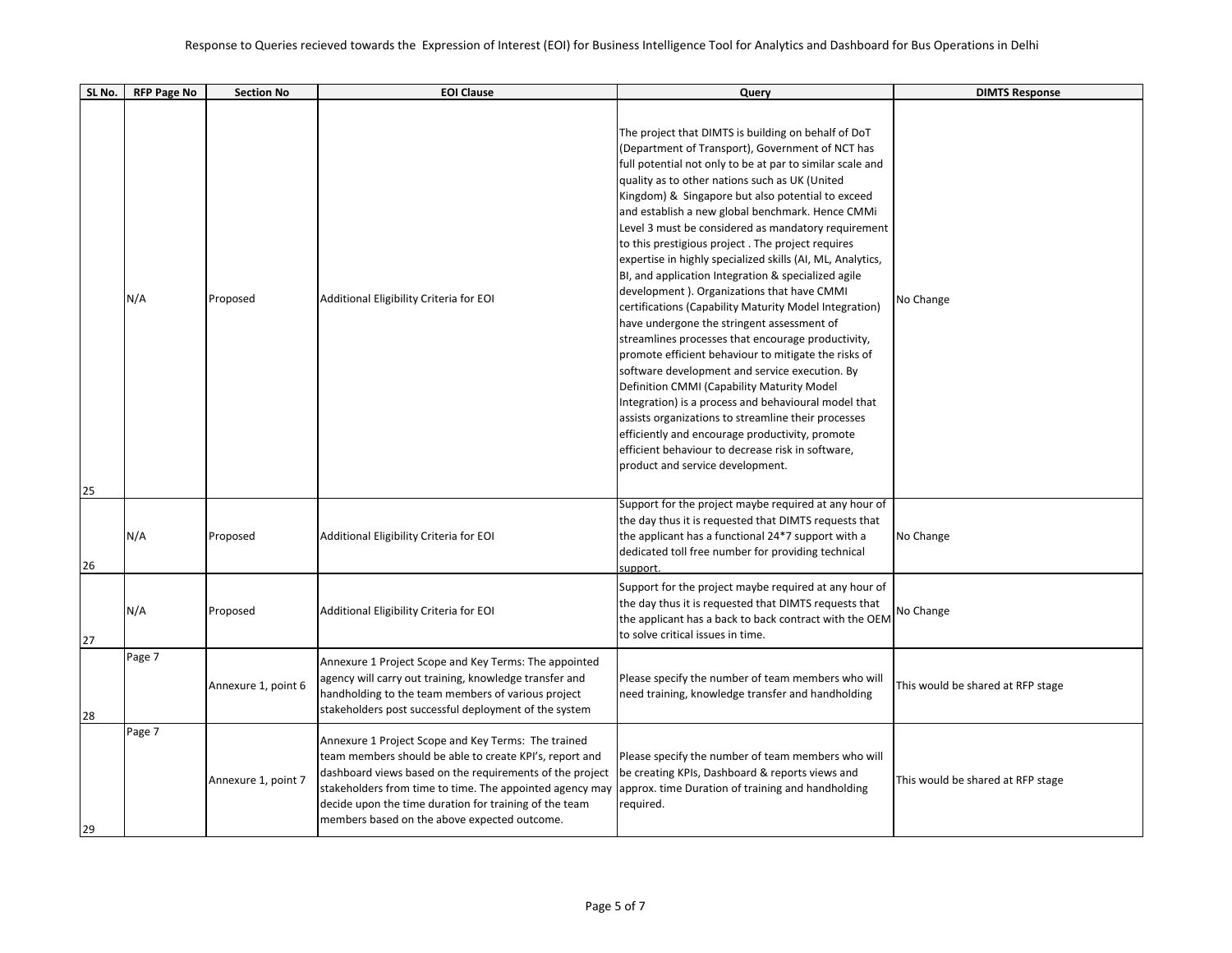| SL No. | <b>RFP Page No</b> | <b>Section No</b>    | <b>EOI Clause</b>                                                                                                                                                                                                                                 | Query                                                                                                                                                                                                                                                                                                                                                                                                     | <b>DIMTS Response</b>                       |
|--------|--------------------|----------------------|---------------------------------------------------------------------------------------------------------------------------------------------------------------------------------------------------------------------------------------------------|-----------------------------------------------------------------------------------------------------------------------------------------------------------------------------------------------------------------------------------------------------------------------------------------------------------------------------------------------------------------------------------------------------------|---------------------------------------------|
| 30     | Page 8             | Annexure 1, point 17 | The appointed agency should ensure that proposed<br>deployment architecture of the BI tool is in high availability<br>mode with built in redundancy. It is envisaged that the<br>proposed BI tool deployment will have an high uptime of<br>99.9% | Apart from high availability, disaster recovery of the<br>solution should also be factored by the applicant for<br>site level outages. It is recommended that DR is at least<br>100 KMs away from the Datacentre site. It is also<br>suggested that the DC or DR be MEITY empanelled for<br>compliance.                                                                                                   | This would be shared at RFP stage           |
| 31     | Page 8             |                      | The proposed BI tool should be deployment agnostic i.e.<br>Annexure 1, point 18 can be deployed on-premises, on any private / public cloud<br>without imposing any feature restrictions.                                                          | Most of the new innovations in BI including Auto ML,<br>Predictive Analytics, Route Optimization with ML, Bot<br>for Data etc. are features which all OEMs provide only<br>Cloud option thus will urge the department to look at<br>BI on Cloud with Data warehouse on premise in a<br>Hybrid model.                                                                                                      | No Change                                   |
| 32     | Page 3             | Section 4            | <b>Technical Submission of EOI</b>                                                                                                                                                                                                                | As per suggestion in SNo of 6-15 relevant certifications<br>and documents must be added to the Technical<br>Submission of EOI                                                                                                                                                                                                                                                                             | No Change                                   |
| 33     | Page 7             | Annexure 1           | Annexure 1 Project Scope and Key Terms: The proposed<br>hardware specifications and the associated bandwidth for<br>the deployment and seamless functioning of BI tool will<br>need to be provided for by the appointed agency.                   | Please clarify if DIMTS has a 'Always On' setup for the<br>data warehouse or it is in the scope of the applicant                                                                                                                                                                                                                                                                                          | The scope will be detailed at the RFP stage |
| 34     | N/A                | Annexure 1           | Annexure 1 Project Scope and Key Terms:                                                                                                                                                                                                           | The real time analytics and dashboard alerts and<br>notification will help officers in DOT, DIMTS, DTC and<br>other concessionaires GDNCT to take actions in real<br>time                                                                                                                                                                                                                                 | The scope will be detailed at the RFP stage |
| 35     | Page 8             | Annexure 1           | Point 14. Annexure 1 Project Scope and Key Terms: The<br>proposed BI tool should have capability to provide role<br>based access and view to various project stakeholders at<br>appropriate levels within drill down capabilities                 | The proposed BI tool should also have capability to<br>give users by answers queries using natural language<br>and getting a visual response back                                                                                                                                                                                                                                                         | No Change                                   |
| 36     | N/A                | Annexure 1           | <b>Additional Project Scope</b>                                                                                                                                                                                                                   | There is need to specify the additional capability<br>needed from improvising the current Intelligent Transit<br>management system just from Business intelligence &<br>Analytics perspective by adding more intuitive<br>functionality using Artificial intelligence, Machine<br>learning, outlier detection & Advanced Analytics such<br>as predictive analytics & diagnostic analytics<br>capabilities | No Change                                   |
| 37     | N/A                | Annexure 1           | <b>Additional Project Scope</b>                                                                                                                                                                                                                   | Seamless integration with excel, word, PowerPoint for<br>ease of users to export data seamlessly                                                                                                                                                                                                                                                                                                          | No Change                                   |
| 38     | N/A                | Annexure 1           | <b>Additional Project Scope</b>                                                                                                                                                                                                                   | The BI tool must have a native capability of viewing of<br>reports and dashboard on native Mobile application as<br>well as embedding of dashboard on various intranet<br>and public website for consumption of commuters                                                                                                                                                                                 | No Change                                   |